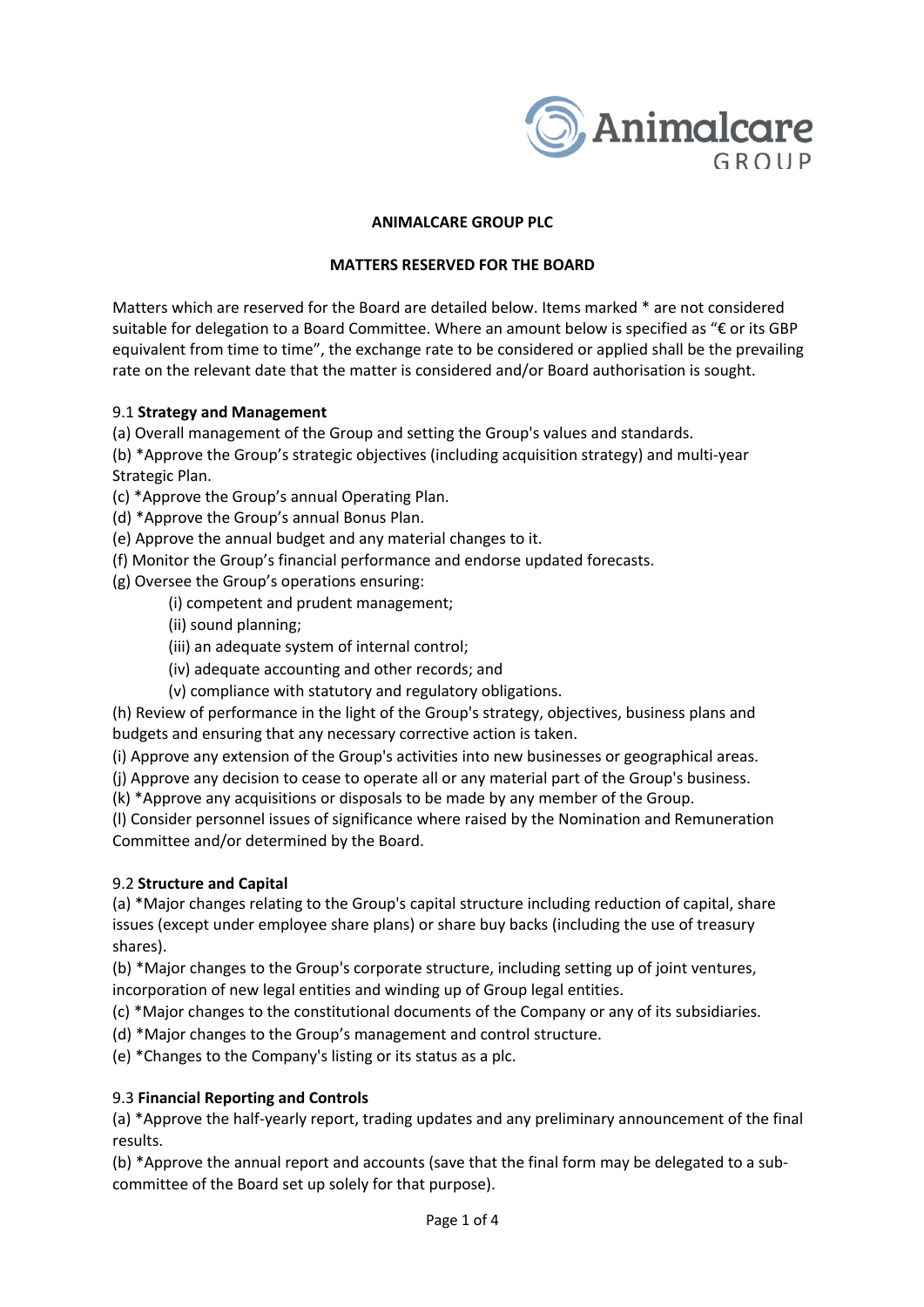(c) \*Approve the dividend policy, declaration of interim dividends and recommendation of final dividends to shareholders at the Annual General Meeting (save that the final form may be delegated to a sub-committee of the Board set up solely for that purpose).

(d) \*Approve any significant change in accounting policies or practices (save that the final form may be delegated to a sub-committee of the Board set up solely for that purpose).

(e) Treasury policies including foreign currency exposure and the use of financial derivatives. (f) \*Approve any disposal of assets (including write-offs of debtors/stock) in excess of €100,000 (or its GBP equivalent from time to time) (higher of proceeds or net book value).

(g) \*Approve operating leases of the Company or any subsidiary exceeding a commitment of €200,000 (or its GBP equivalent from time to time) per annum.

(h) \*Approve unbudgeted capital expenditures of the Company or any subsidiary exceeding of €1,500,000 (or its GBP equivalent from time to time) per annum.

(i) \*Approve capital expenditures of the Company or any subsidiary exceeding of €150,000 (or its GBP equivalent from time to time) per annum.

(i) \*Approve credit notes with a value exceeding  $£1,500,000$  (or its GBP equivalent from time to time).

## 9.4 **Internal Controls**

(a) Ensure maintenance of a sound system of internal control and risk management including receiving reports on, and reviewing the effectiveness of, the Group's risk and control processes to support its strategy and objectives and undertake an annual assessment of such processes.

(b) Approve an appropriate statement relating to internal controls for inclusion in the annual report.

(c) Approve the Group's risk appetite statement.

(d) Approve procedures for the detection of fraud and the prevention of bribery.

## 9.5 **Contracts**

(a) \*Contracts for the purchase of land or property.

(b) \*Capital projects or investments exceeding €1,500,000 (or its GBP equivalent from time to time).

(c) \*Manufacturing contracts with an annual commitment exceeding €1,500,000 (or its GBP equivalent from time to time).

(d) \*Loans, operating and finance agreements or facility arrangements and lease commitments.

(e) \*Contracts of the Company or any subsidiary in the ordinary course of business: with a contract value of at least €1,500,000 (or its GBP equivalent from time to time); exceeding a commitment of €1,500,000 (or its GBP equivalent from time to time) per annum.

(f) \*Intra-Group loans exceeding  $\epsilon$ 3,000,000 (or its GBP equivalent from time to time).

(g) \*Provision of securities, indemnities or guarantees.

## 9.6 **Communication**

(a) Ensure a satisfactory process is in place for dialogue with shareholders based on the mutual understanding of objectives.

(b) \*Approve resolutions and corresponding documentation to be put forward to shareholders at a general meeting.

(c) \*Approve all circulars, prospectuses and admission documents. Approval of routine documents such as periodic circulars about scrip dividend procedures or exercise of conversion rights may be delegated to a Board Committee.

(d) \*Approve press releases concerning matters decided by the Board. Such press releases are considered by the whole Board but the final decision may be delegated to a Committee set up solely for that purpose.

(e) Statements regarding the Group's future prospects.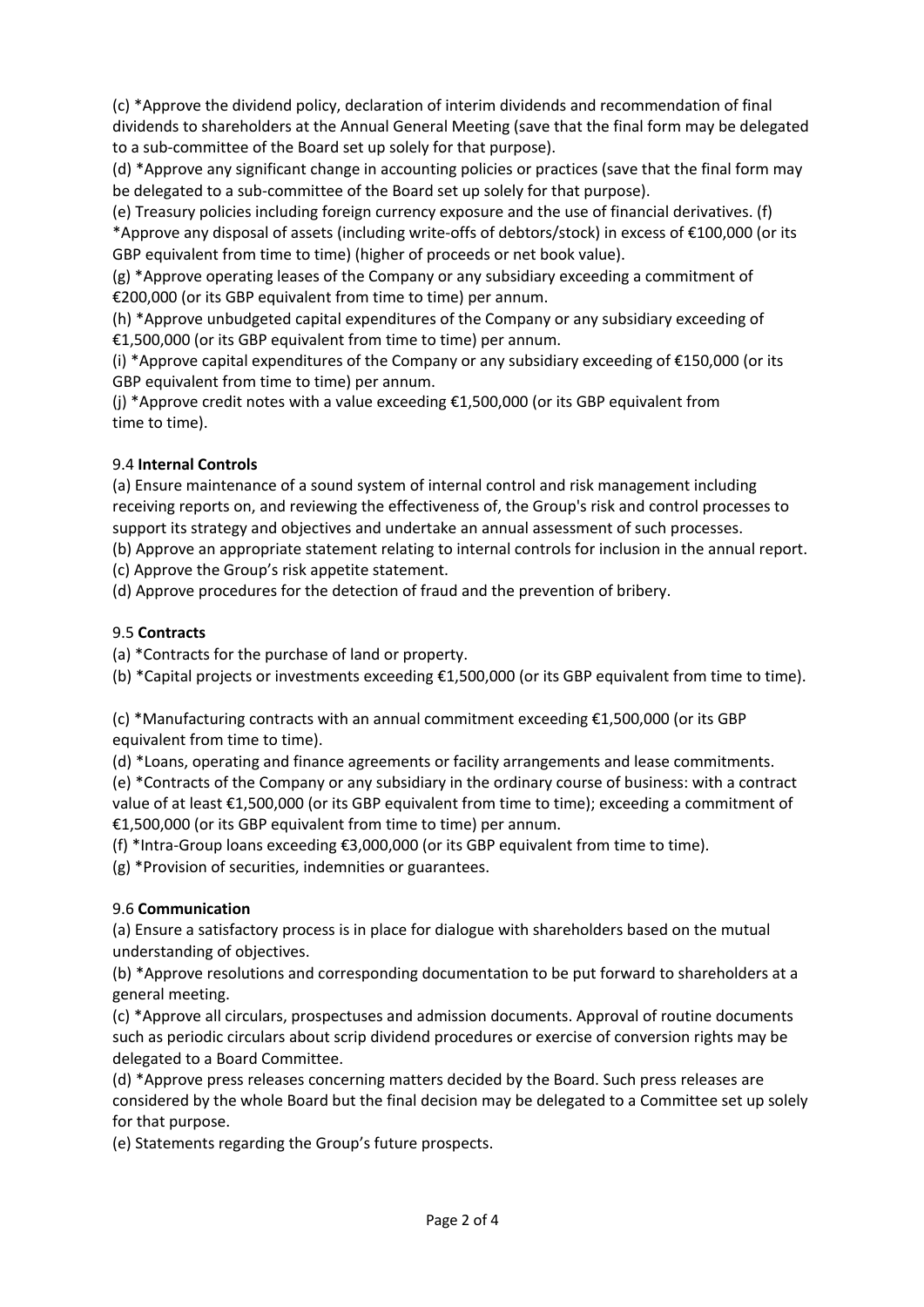## 9.7 **Board Membership and Other Appointments**

(a) \*Changes to the structure, size and composition of the Board, following recommendations from the Nomination and Remuneration Committee.

(b) \*Ensure adequate succession planning for the Board and senior management so as to maintain an appropriate balance of skills and experience within the Company and on the Board.

(c) \*Appointments to the Board, following recommendations by the Nomination and Remuneration Committee.

(d) \*Selection of the chairman of the Board and the Chief Executive Officer.

(e) \*Appointment of the senior independent director to provide a sounding board for the chairman and to serve as intermediary for the other directors when necessary.

(f) \*Membership and chairmanship of Board Committees.

(g) \*Continuation in office of directors at the end of their term of office, when they are due to be reelected by shareholders at the AGM and otherwise as appropriate.

(h) \*Continuation in office of any director at any time, including the suspension or termination of service of an executive director as an employee of the Company, subject to the law and their service contract.

(i) \*Appointment or removal of the Company Secretary.

(j) \*Appointment, reappointment or removal of the external auditor to be put to shareholders for approval, which, in respect of the Company, shall be a UK resident auditor, following the recommendation of the Audit Committee.

(k) \*Appointment, reappointment or removal of tax advisors, which, in respect of the Company, shall be a UK resident tax advisor.

(l) Appointments to boards of subsidiaries.

## 9.8 **Remuneration**

(a) \*Determine the remuneration policy for the directors and Company Secretary.

(c) \*Determine the remuneration policy for the country managers, corporate management and other senior executives.

(c) \*Determine the terms and conditions of the non-executive directors, subject to the Company's Articles and shareholder approval as appropriate.

(d) \*Approve the introduction of new share incentive plans or major changes to existing plans, to be put to shareholders for approval.

## 9.9 **Delegation of Authority**

(a) \*The division of responsibilities between the Chairman, the Chief Executive Officer and the Senior Independent Director, which shall be in writing.

(b) \*Establish Board Committees and approve their respective terms of reference. 8 014-3509-

(c) \*Receive reports from Board Committees on their activities following each Committee meeting.

(d) Approve the delegation of authorities to the executive management and to subsidiary boards.

## 9.10 **Corporate Governance Matters**

(a) \*Undertake an externally facilitated formal and rigorous review of its own performance and that of its Committees and individual directors on a two-year cycle (one year, the effectiveness of the Board and its Committees is evaluated and the next year, individual directors' performance is evaluated).

(b) \*Determine the independence of non-executive directors in light of their character, judgment and relationships.

(c) \*Consider the balance of interests between shareholders, employees, customers and the community.

(d) Review of the Group's overall corporate governance arrangements.